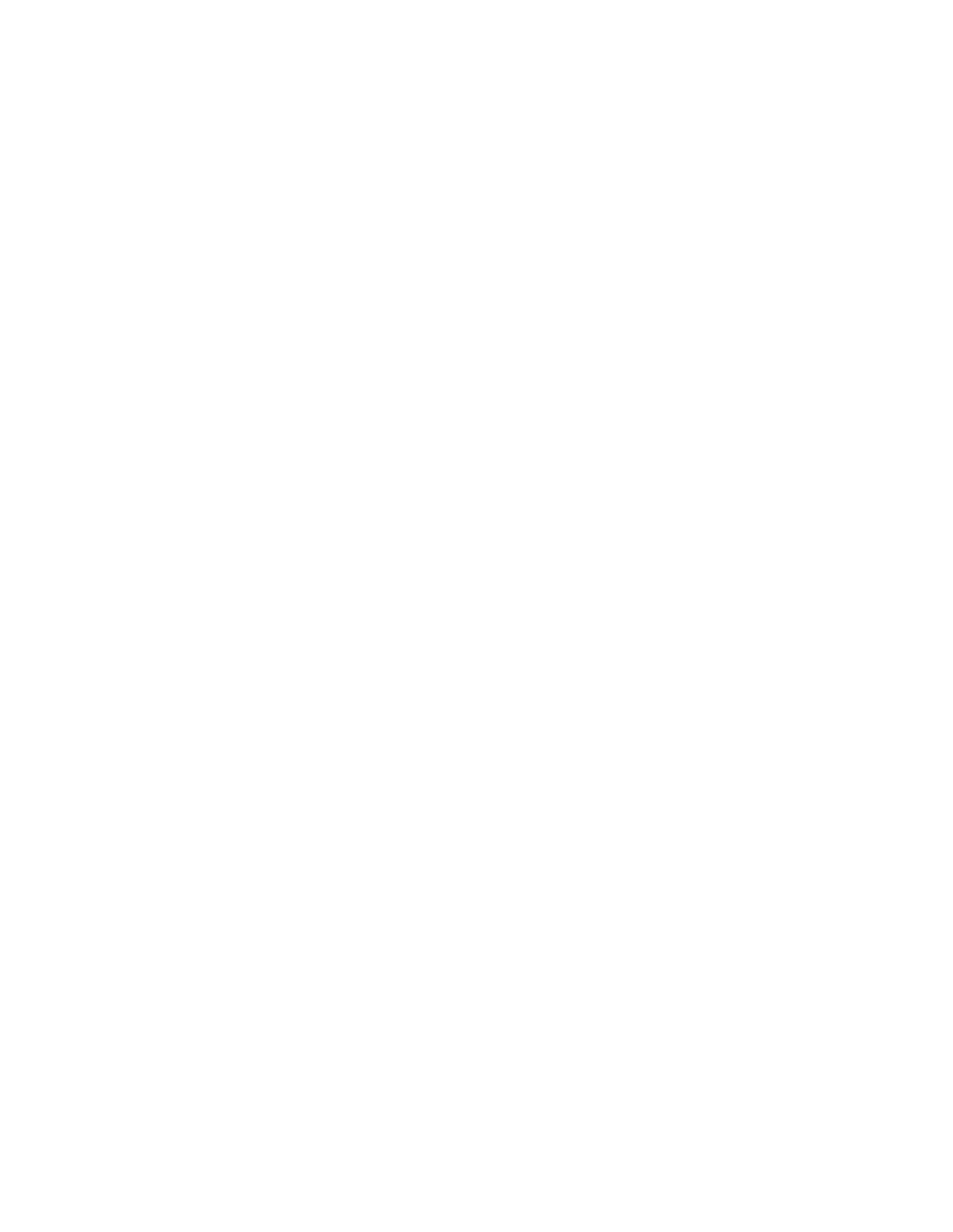**Child's name Birth date Birth date Birth date Birth date** 

#### **Hours of Operation**

Regular operating hours are **7am – 6pm** except closings for various holidays, Early Releases, and inclement weather as described in the Family Handbook. Please consult the current calendar for holidays. There will not be any reduction in tuition because of center closures.

The procedure to notify families should severe weather or other conditions prevent the program from opening on time or at all will be announced on Local News and/or Through Batch Text Message.

*Please be sure to INCLUDE Updated Cellphone Number AND Cellphone Carrier (i.e. Sprint) to be included in Text Message Notifications.* If it becomes necessary to close early, we will contact you or someone listed in the *Emergency Contact and Release*, and it will be your responsibility to arrange for your child's early pick up.

#### **Scheduled Attendance**

| The days and hours that I wish to contract for childcare are as follows: CARE MAY NOT EXCEED 10HRS PER DAY                                                                                                                                   |                                                                                                                                                                                                     |       |          |                                                                                                                                             |                                                                                                                                                                                                            |                |  |  |  |  |
|----------------------------------------------------------------------------------------------------------------------------------------------------------------------------------------------------------------------------------------------|-----------------------------------------------------------------------------------------------------------------------------------------------------------------------------------------------------|-------|----------|---------------------------------------------------------------------------------------------------------------------------------------------|------------------------------------------------------------------------------------------------------------------------------------------------------------------------------------------------------------|----------------|--|--|--|--|
| Day of week                                                                                                                                                                                                                                  | Start<br>time                                                                                                                                                                                       | AM/PM | End time | AM/PM                                                                                                                                       | Comments                                                                                                                                                                                                   |                |  |  |  |  |
| Monday                                                                                                                                                                                                                                       |                                                                                                                                                                                                     |       |          |                                                                                                                                             |                                                                                                                                                                                                            |                |  |  |  |  |
| Tuesday                                                                                                                                                                                                                                      |                                                                                                                                                                                                     |       |          |                                                                                                                                             |                                                                                                                                                                                                            |                |  |  |  |  |
| Wednesday                                                                                                                                                                                                                                    |                                                                                                                                                                                                     |       |          |                                                                                                                                             |                                                                                                                                                                                                            |                |  |  |  |  |
| Thursday                                                                                                                                                                                                                                     |                                                                                                                                                                                                     |       |          |                                                                                                                                             |                                                                                                                                                                                                            |                |  |  |  |  |
| Friday                                                                                                                                                                                                                                       |                                                                                                                                                                                                     |       |          |                                                                                                                                             |                                                                                                                                                                                                            |                |  |  |  |  |
| I would prefer to make tuition<br>$\Box$ bi-weekly<br>$\Box$ monthly<br>$\Box$ weekly<br>basis.<br>payments on a                                                                                                                             |                                                                                                                                                                                                     |       |          |                                                                                                                                             |                                                                                                                                                                                                            |                |  |  |  |  |
|                                                                                                                                                                                                                                              |                                                                                                                                                                                                     |       |          |                                                                                                                                             | Fee Policy (to be completed by staff; reviewed and initialed by the parent/guardian/sponsor after completion)                                                                                              |                |  |  |  |  |
|                                                                                                                                                                                                                                              |                                                                                                                                                                                                     |       |          | - I Understand that Before Starting, Your Tuition & Registration Fees will<br>be due no later than the Friday Before your child Begins Care |                                                                                                                                                                                                            | <b>Initial</b> |  |  |  |  |
|                                                                                                                                                                                                                                              |                                                                                                                                                                                                     |       |          | weekly tuition cost. Including, but not limed to days in which the center is closed.                                                        | - I understand that I pay a weekly tuition, which means even if my child ONLY comes one day, I am still responsible for the <i>entire</i>                                                                  |                |  |  |  |  |
| - Tuition is not subject to discounts for holidays, emergency closures (i.e., weather or pandemic), or absence other than<br>hospitalization, or absence at the request of a doctor (a written doctor's note is required to receive credit). |                                                                                                                                                                                                     |       |          |                                                                                                                                             |                                                                                                                                                                                                            |                |  |  |  |  |
| - I understand that if payment is not received by Sunday 11:59pm My Child Will Not Receive Care for the Upcoming Week.                                                                                                                       |                                                                                                                                                                                                     |       |          |                                                                                                                                             |                                                                                                                                                                                                            |                |  |  |  |  |
|                                                                                                                                                                                                                                              |                                                                                                                                                                                                     |       |          | - I agree to pay the full tuition in advance of services rendered.                                                                          |                                                                                                                                                                                                            |                |  |  |  |  |
| - I Understand that the Cut-off Time for Drop off is 9am.                                                                                                                                                                                    |                                                                                                                                                                                                     |       |          |                                                                                                                                             |                                                                                                                                                                                                            |                |  |  |  |  |
|                                                                                                                                                                                                                                              |                                                                                                                                                                                                     |       |          | - A late fee of \$25 is due if tuition is not received by Wed. 12:01am.                                                                     |                                                                                                                                                                                                            |                |  |  |  |  |
| - A non-refundable registration fee of \$85 is due yearly.                                                                                                                                                                                   |                                                                                                                                                                                                     |       |          |                                                                                                                                             |                                                                                                                                                                                                            |                |  |  |  |  |
|                                                                                                                                                                                                                                              |                                                                                                                                                                                                     |       |          |                                                                                                                                             | - A late pick up fee of \$1 per minute per child is due if my child is not picked up before closing.<br>- I agree that 1 hour after closing if my child is not picked up I.P.A. can call DFACS to Pick up. |                |  |  |  |  |
|                                                                                                                                                                                                                                              |                                                                                                                                                                                                     |       |          | - Accounts two weeks in arrears may result in IMMEDIATE Interruption of service.                                                            |                                                                                                                                                                                                            |                |  |  |  |  |
|                                                                                                                                                                                                                                              | My child may have the opportunity to participate in a special program or field trip that may have an additional fee due before<br>the day of the event. A specific permission slip may be required. |       |          |                                                                                                                                             |                                                                                                                                                                                                            |                |  |  |  |  |
|                                                                                                                                                                                                                                              |                                                                                                                                                                                                     |       |          |                                                                                                                                             | - I understand that all tuition payments Must be made on https://www.myprocare.com/                                                                                                                        |                |  |  |  |  |
|                                                                                                                                                                                                                                              |                                                                                                                                                                                                     |       |          |                                                                                                                                             | - I understand that A Two (2) week written notice is required for any child being withdrawn from the program.                                                                                              |                |  |  |  |  |
| https://www.myprocare.com/.                                                                                                                                                                                                                  |                                                                                                                                                                                                     |       |          |                                                                                                                                             | - I understand that a receipt for income tax purposes will ONLY be provided through                                                                                                                        |                |  |  |  |  |
|                                                                                                                                                                                                                                              |                                                                                                                                                                                                     |       |          |                                                                                                                                             |                                                                                                                                                                                                            |                |  |  |  |  |
|                                                                                                                                                                                                                                              |                                                                                                                                                                                                     |       |          |                                                                                                                                             | I Agree once my child is enrolled, I Will Only Contact the School Using the Direct Number(s):<br>Glenvalley 404-289-8666//Friendly Hills 770-981-1115//Snapfinger 404-288-7992                             |                |  |  |  |  |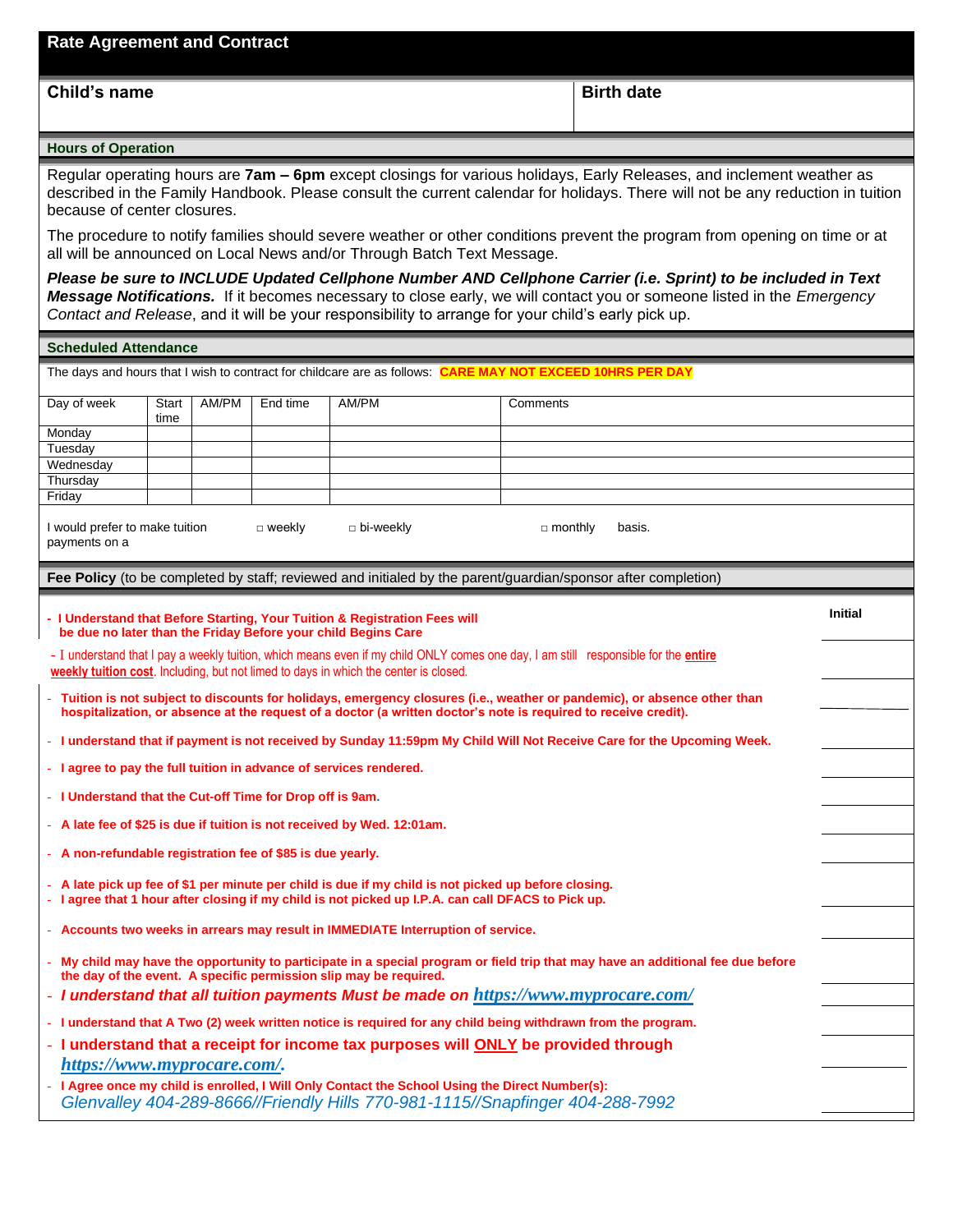## *Completion of this agreement is required for enrollment. This form will enable us to better understand your child and meet his/her needs. Much of the information requested is necessary to comply with state childcare licensing regulations.*

## **DO NOT LEAVE ANY AREA BLANK. Please write legibly.**

| <b>Enrollment Information</b>                                                          |                       |                                                                         |                   |                          |                             |                                             |                                                                                                                                                    |  |  |  |  |
|----------------------------------------------------------------------------------------|-----------------------|-------------------------------------------------------------------------|-------------------|--------------------------|-----------------------------|---------------------------------------------|----------------------------------------------------------------------------------------------------------------------------------------------------|--|--|--|--|
| <b>Child's Information</b><br>(Please attach a copy of your child's Birth Certificate) |                       |                                                                         |                   |                          |                             |                                             |                                                                                                                                                    |  |  |  |  |
| Child's first name                                                                     |                       | Child's middle name                                                     | Child's last name |                          |                             | Child's Social Security #:                  |                                                                                                                                                    |  |  |  |  |
| <b>D.O.B.</b><br>Age                                                                   |                       | Sex                                                                     |                   | Child's primary language |                             | Parent/guardian/sponsor primary<br>language |                                                                                                                                                    |  |  |  |  |
| Child's home address                                                                   |                       |                                                                         | City              |                          |                             | <b>State</b>                                | Zip                                                                                                                                                |  |  |  |  |
| <b>Family Information</b>                                                              |                       |                                                                         |                   |                          |                             |                                             |                                                                                                                                                    |  |  |  |  |
| Parent/Guardian/Sponsor                                                                |                       | Relationship to child                                                   |                   | Cell phone               |                             |                                             | Cell Phone Carrier:                                                                                                                                |  |  |  |  |
| <b>Email</b>                                                                           |                       |                                                                         |                   |                          |                             |                                             |                                                                                                                                                    |  |  |  |  |
| Home address if different from above (if not write SAME)                               |                       |                                                                         | City              |                          |                             | <b>State</b>                                | Zip                                                                                                                                                |  |  |  |  |
| Employer:                                                                              |                       | <b>Employer Address</b>                                                 |                   |                          | <b>City</b><br><b>State</b> | Zip                                         | <b>Work Phone</b>                                                                                                                                  |  |  |  |  |
| <b>Other Parent/Guardian/Sponsor</b>                                                   |                       | Relationship to Child                                                   |                   | <b>Cell Phone</b>        |                             | Email:                                      |                                                                                                                                                    |  |  |  |  |
| Home address if different from above (if not write SAME)                               |                       | City                                                                    |                   |                          |                             | <b>State</b>                                | Zip                                                                                                                                                |  |  |  |  |
| Employer                                                                               |                       | <b>Address</b>                                                          |                   |                          |                             |                                             | <b>Work phone</b>                                                                                                                                  |  |  |  |  |
|                                                                                        |                       | Child Release Authorization (Do not include parents/guardians/sponsors) |                   |                          |                             |                                             | For the safety of your child, we request all authorized pick-up persons with whom staff is not familiar provide a photo ID at the time of pick up. |  |  |  |  |
| Person #1                                                                              |                       |                                                                         |                   |                          |                             |                                             |                                                                                                                                                    |  |  |  |  |
| Name                                                                                   |                       | Relationship to child                                                   |                   | Home phone               |                             | Cell phone                                  |                                                                                                                                                    |  |  |  |  |
| Home address                                                                           |                       |                                                                         |                   |                          | <b>State</b>                | Zip                                         |                                                                                                                                                    |  |  |  |  |
| Email                                                                                  |                       |                                                                         |                   |                          |                             | Work Phone                                  |                                                                                                                                                    |  |  |  |  |
| Employer                                                                               | Employer address      |                                                                         |                   | City                     |                             |                                             | Zip                                                                                                                                                |  |  |  |  |
| Person #2                                                                              |                       |                                                                         |                   |                          |                             |                                             |                                                                                                                                                    |  |  |  |  |
| Name                                                                                   |                       | Relationship to child                                                   |                   | Home phone               |                             | Cell phone                                  |                                                                                                                                                    |  |  |  |  |
| Home address                                                                           |                       |                                                                         |                   |                          | State                       | Zip                                         |                                                                                                                                                    |  |  |  |  |
| Email                                                                                  |                       |                                                                         |                   | <b>Work Phone</b>        |                             |                                             |                                                                                                                                                    |  |  |  |  |
| Employer                                                                               | Employer address      | City                                                                    |                   |                          | State<br>Zip                |                                             |                                                                                                                                                    |  |  |  |  |
| Person #3                                                                              |                       |                                                                         |                   |                          |                             |                                             |                                                                                                                                                    |  |  |  |  |
| Name                                                                                   | Relationship to child |                                                                         | Home phone        |                          | Cell phone                  |                                             |                                                                                                                                                    |  |  |  |  |
| Home address                                                                           |                       | City                                                                    |                   |                          |                             | State<br>Zip                                |                                                                                                                                                    |  |  |  |  |
| Email                                                                                  |                       |                                                                         |                   |                          |                             | <b>Work Phone</b>                           |                                                                                                                                                    |  |  |  |  |
| Employer address<br>Employer                                                           |                       |                                                                         | City              |                          | <b>State</b>                | Zip                                         |                                                                                                                                                    |  |  |  |  |

The persons designated in this section will be contacted by us if you cannot be reached in the event of a medical or other emergency. Our staff will only release your child to you or to those persons listed above. If you want a person who is not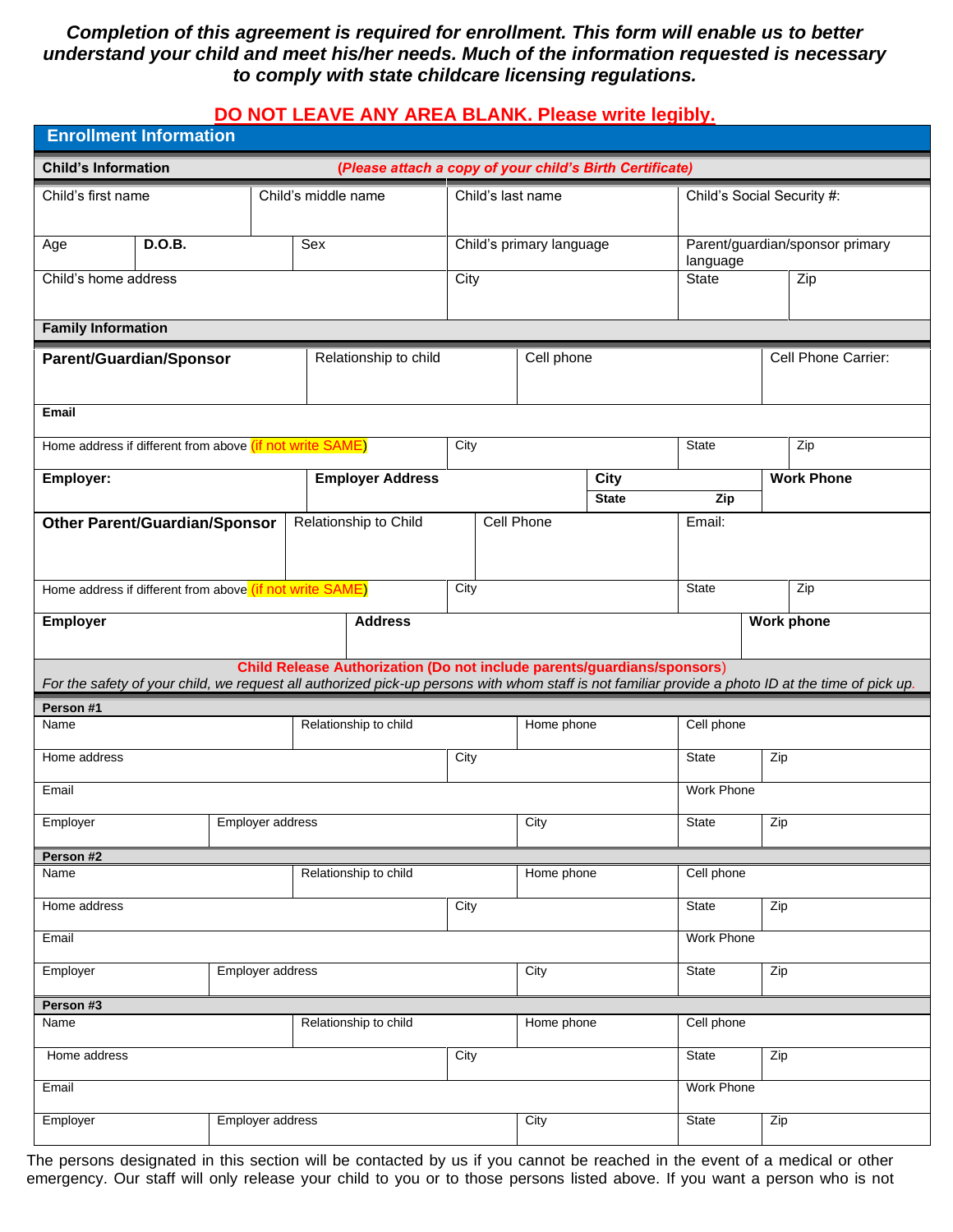identified above to pick up your child, you must notify our staff in advance, in writing. Your child will not be released without prior authorization.

### **Other Agreements**

#### **Private Employment Acknowledgement and Release**

Any arrangement/employment between me and staff of this center (i.e., babysitting), outside of the programs and services offered by this center, is an individual endeavor and private matter not connected to or sanctioned by this center. This center shall remain harmless from any such arrangement. **Initial**

#### **Media Release**

Occasionally, photos will be taken of the children at the center for use within the center or on our website and/or newsletters and other marketing endevors.. Please indicate that you authorize the use and reproduction of photographs of your child in conjunction with the program.

#### **Walking Excursions**

I give my permission for my child to participate in supervised walking excursions near and around the center. **Initial**

#### **Extra-Curricular Activities in the Arts**

I understand and agree that Classes in Art, Karate, Dance, Foreign Language and Music are Privilege's that are offered to Full Time Students at International Preparatory which can be taken suspended upon repeated behavioral issues or outstanding balance/s.

I understand and agree that I will not hold International Preparatory Liable for any injury(ies) sustained in the Extra-Curricular Activities.

I understand and agree that I give consent for my child to participate in Extra-Curricular Classes for Art, Karate, Dance, Foreign Language and Music

#### **Handbook Acknowledgement**

I understand and agree that it is my responsibility to read and familiarize myself with policies and procedures outlined in the Family Handbook and agree to abide by them. **Initial**

I understand that it is my responsibility to go directly to management with any questions I may have regarding the policies and procedures and information contained in this Enrollment Agreement.

Information contained in the Family Handbook may be subject to change.

# **Emergency Medical Authorization & Consent**

**Medical facility the Glenvalley Center Uses**: Emory Decatur Hospital 2701 N Decatur Rd, Decatur, GA 30033 Phone: (404) 501-1000

| Medical facility the Friendly Hills & Snap finger Woods |
|---------------------------------------------------------|
| <b>Center Uses:</b>                                     |
| <b>Emory Decatur Hospital</b>                           |
| 2801 Dekalb Medical Parkway                             |
| Lithonia. GA 30058                                      |
| Phone: (404) 501-8000                                   |
|                                                         |

**Initial**

**Initial**

| 1. Does your child require one-to-one care/supervision on a regular basis for a significant period?<br>□ No □ Yes Explain                 |  |  |  |  |  |  |  |
|-------------------------------------------------------------------------------------------------------------------------------------------|--|--|--|--|--|--|--|
| 2. Is your child able to fully participate in all activities? $\Box$ Yes $\Box$ No Explain                                                |  |  |  |  |  |  |  |
|                                                                                                                                           |  |  |  |  |  |  |  |
| Does your child have any physical restrictions? $\Box$ No $\Box$ Yes Explain<br>3. .                                                      |  |  |  |  |  |  |  |
|                                                                                                                                           |  |  |  |  |  |  |  |
| 4. Does your child function at the level of other children in his/her age group? $\Box$ Yes $\Box$ No Explain                             |  |  |  |  |  |  |  |
|                                                                                                                                           |  |  |  |  |  |  |  |
|                                                                                                                                           |  |  |  |  |  |  |  |
| 5. Is your child able to walk $\Box$ Yes $\Box$ No                                                                                        |  |  |  |  |  |  |  |
| 6. Can your child communicate his/her needs? $\Box$ Yes $\Box$ No                                                                         |  |  |  |  |  |  |  |
| 7. Does your child need assistance at mealtime? $\Box$ No $\Box$ Yes Explain                                                              |  |  |  |  |  |  |  |
|                                                                                                                                           |  |  |  |  |  |  |  |
| 8. Is your child toilet trained? $\Box$ No $\Box$ Yes                                                                                     |  |  |  |  |  |  |  |
| 9 Does your child use any special equipment, such as breathing machine, wheelchair, hearing aid, braces, glasses etc.? □ No □ Yes Explain |  |  |  |  |  |  |  |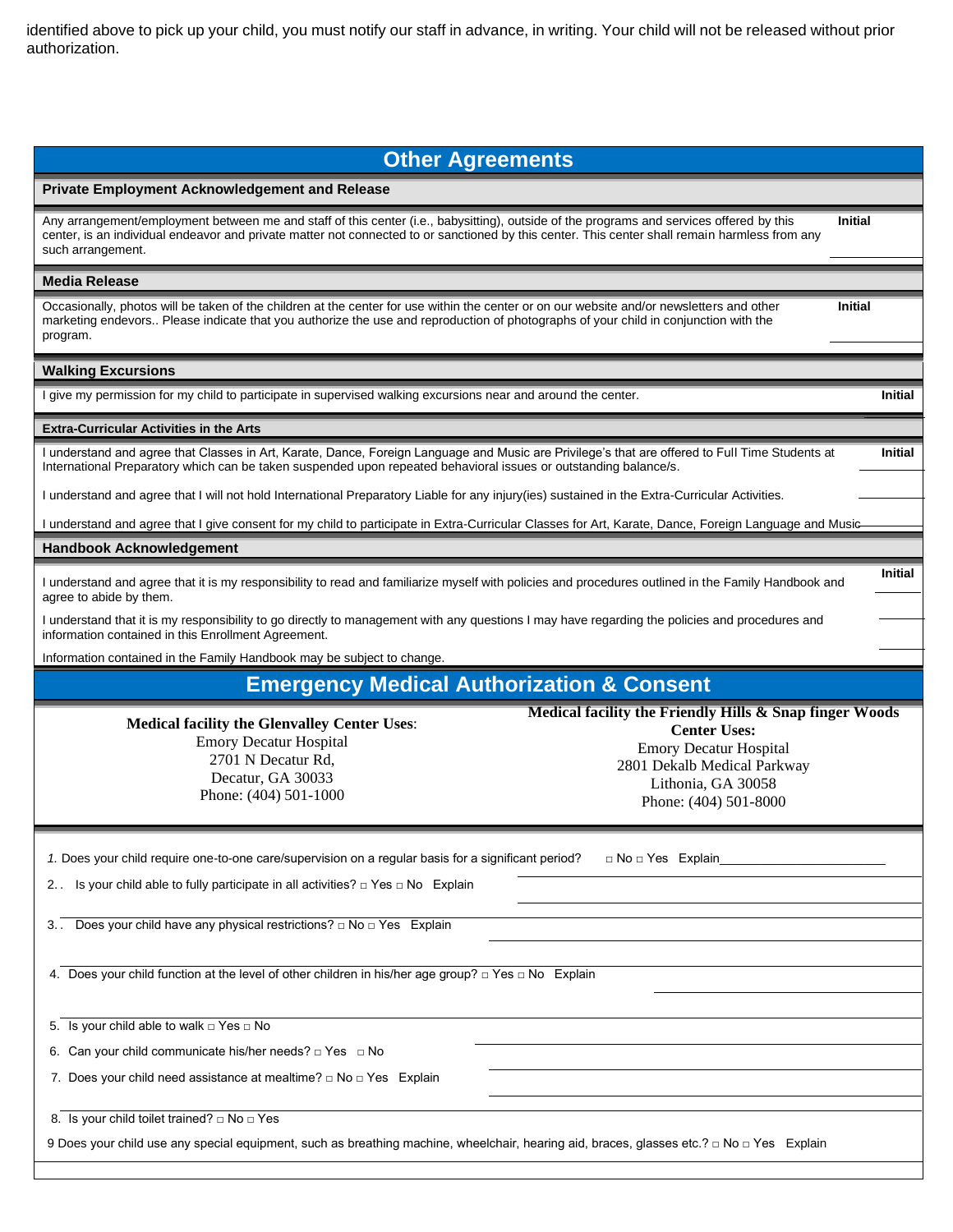| <b>Medical Information</b> |                                                                                                                                                                                                                                                                                                                                          |          |  |            |                                                                                         |                              |                       |          |                         |                |
|----------------------------|------------------------------------------------------------------------------------------------------------------------------------------------------------------------------------------------------------------------------------------------------------------------------------------------------------------------------------------|----------|--|------------|-----------------------------------------------------------------------------------------|------------------------------|-----------------------|----------|-------------------------|----------------|
|                            | Child's name                                                                                                                                                                                                                                                                                                                             |          |  | Birth date |                                                                                         | Height                       |                       | Weight   | Hair color              | Eye color      |
|                            | Child's Doctor                                                                                                                                                                                                                                                                                                                           | Phone    |  |            |                                                                                         |                              | Special Medical Need: |          |                         |                |
|                            | Name of Medical Provider (Facility)                                                                                                                                                                                                                                                                                                      | Address  |  |            |                                                                                         | State/Zip                    |                       |          |                         |                |
|                            | <b>Allergies (please list)</b>                                                                                                                                                                                                                                                                                                           |          |  |            | Please attach care instructions from your physician for any life-threatening allergies. |                              |                       |          |                         |                |
|                            | <b>Medication Allergies</b><br>Reaction                                                                                                                                                                                                                                                                                                  |          |  |            | <b>Food Allergies</b>                                                                   |                              |                       | Reaction |                         |                |
|                            | <b>Bee Stings</b> Allergies                                                                                                                                                                                                                                                                                                              | Reaction |  |            |                                                                                         | <b>Respiratory Allergies</b> |                       |          | Reaction                |                |
|                            | <b>Other Allergies</b>                                                                                                                                                                                                                                                                                                                   | Reaction |  |            | Are any of these allergies life-<br>threatening?                                        |                              |                       |          | $\Box$ Yes<br>$\Box$ No |                |
|                            |                                                                                                                                                                                                                                                                                                                                          |          |  |            |                                                                                         |                              |                       |          |                         |                |
|                            |                                                                                                                                                                                                                                                                                                                                          |          |  |            | <b>Additional Medical Policies</b>                                                      |                              |                       |          |                         |                |
|                            | 1. Prior to enrollment, I must provide the center with updated medical and immunization information for my child. This information is to be kept<br>current and updated in accordance with state childcare regulations.                                                                                                                  |          |  |            |                                                                                         |                              |                       |          |                         | <b>Initial</b> |
| 2.                         | I agree to provide information to the childcare center about my child's conditions, illnesses, allergies, or other needs.                                                                                                                                                                                                                |          |  |            |                                                                                         |                              |                       |          |                         |                |
| 3.                         | I agree to provide an updated 3300 (Eye, Ear, Dental, Nutrition) Form for my child that is 4yrs on or before Sept. 1 <sup>st</sup> of this year.                                                                                                                                                                                         |          |  |            |                                                                                         |                              |                       |          |                         |                |
| 4.                         | If my child becomes ill with a reportable contagious disease, I understand that he/she will not be able to return until I bring in a physician's<br>note stating that he/she is no longer contagious.                                                                                                                                    |          |  |            |                                                                                         |                              |                       |          |                         |                |
| 5.                         | If my child becomes ill during his/her time at the childcare center, the staff will contact me to pick up my child. I will arrange for pick up as<br>soon as possible and no later than 1 hours after being contacted. If I cannot be reached, the staff will contact those listed in the Child<br><b>Emergency Contact and Release.</b> |          |  |            |                                                                                         |                              |                       |          |                         |                |
| 6.                         | I understand and agree that International Preparatory will not administer medication more than ONCE per day, and a Medical Form MUST<br>be filled out weekly to Administer.                                                                                                                                                              |          |  |            |                                                                                         |                              |                       |          |                         |                |
| 7.                         | In case of a medical emergency, the staff will attempt to contact me, those listed in the Child Emergency Contact and Release, and lastly my<br>physician.                                                                                                                                                                               |          |  |            |                                                                                         |                              |                       |          |                         |                |
| 8.                         | In case of a medical emergency, I agree that my child may receive first aid and/or CPR.                                                                                                                                                                                                                                                  |          |  |            |                                                                                         |                              |                       |          |                         |                |
|                            |                                                                                                                                                                                                                                                                                                                                          |          |  |            | <b>Additional Transportation Policies</b>                                               |                              |                       |          |                         |                |
| 1.                         | I understand and agree that International Preparatory Academy reserves the right not to sound the horn.                                                                                                                                                                                                                                  |          |  |            |                                                                                         |                              |                       |          |                         | Initial        |
| 2.                         | I understand and agree that International Preparatory Academy expects the child to be ready when the bus arrives.                                                                                                                                                                                                                        |          |  |            |                                                                                         |                              |                       |          |                         |                |
| 3.                         | I understand and agree that if my child is brought back to the Center because no one came to receive my child, my child must be<br>picked up before 6:00 P.M. If this happens twice within 30 days, my transportation will be suspended.                                                                                                 |          |  |            |                                                                                         |                              |                       |          |                         |                |
| 4.                         | I understand and agree that if your child will not ride the bus, it is MY duty, to notify the Director before the scheduled bus drop<br>off time.                                                                                                                                                                                        |          |  |            |                                                                                         |                              |                       |          |                         |                |
| 5.                         | I understand and agree that if my child gets a written Reprimand for on the Bus Conduct, he/she can be suspended from All<br>Transportation.                                                                                                                                                                                             |          |  |            |                                                                                         |                              |                       |          |                         |                |
| 6.                         | I understand and agree that if my child(ren) are not in the receiving area of the school upon pull off International Preparatory will<br>not return for pickup.                                                                                                                                                                          |          |  |            |                                                                                         |                              |                       |          |                         |                |
| 7.                         | I understand and agree that I have read and understand all transportation agreements in the Parent Handbook in addition to this<br>Agreement.                                                                                                                                                                                            |          |  |            |                                                                                         |                              |                       |          |                         |                |
| 8.                         | I understand that it is my responsibility to go directly to management with any questions I may have regarding the policies and<br>procedures and information contained in this Enrollment Agreement.                                                                                                                                    |          |  |            |                                                                                         |                              |                       |          |                         |                |
| 9.                         | I understand and agree that International Preparatory WILL NOT Provide Transportation for School Age Children Staying for<br>After School Activities                                                                                                                                                                                     |          |  |            |                                                                                         |                              |                       |          |                         |                |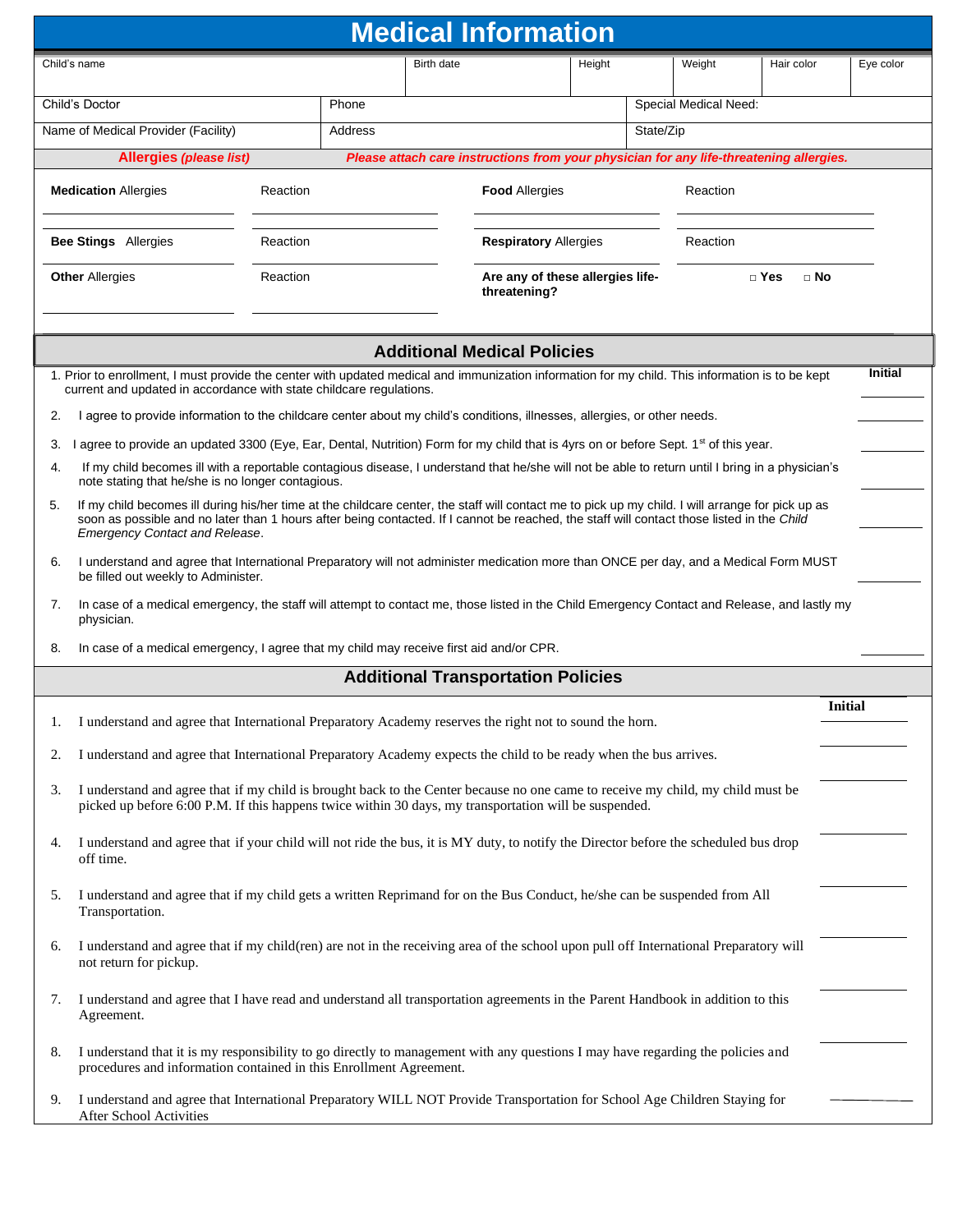| <b>Vehicle &amp; Emergency Information Contact and Release Information</b> |                     |              |              |     |  |  |  |  |  |
|----------------------------------------------------------------------------|---------------------|--------------|--------------|-----|--|--|--|--|--|
| Date of Birth:<br><b>Child's Name:</b><br>Sex:                             |                     |              |              |     |  |  |  |  |  |
| Address:                                                                   | City, State and Zip |              |              |     |  |  |  |  |  |
| <b>Parent/Guardian First Name</b>                                          | <b>Last Name</b>    |              |              |     |  |  |  |  |  |
| Home address (if different from Child) (if not write SAME)                 | <b>City</b>         | <b>State</b> | Zip          |     |  |  |  |  |  |
| <b>Employer</b>                                                            | <b>Work Phone</b>   |              |              |     |  |  |  |  |  |
| <b>Employer Address:</b>                                                   |                     | City         | <b>State</b> | Zip |  |  |  |  |  |

# **Transportation Agreement (Public School Pick-Up/Drop Off ONLY)**

**If your child will not ride the bus, it is your duty, to notify the Director before the scheduled bus drop off time. I am in understanding that the transportation agreement is subject to change when school is out or altered due to inclement weather, school closings and holidays, and center emergencies. I certify that I give International Preparatory Permission to Transport my child To/From the following:**

| <b>To AND From:</b>                                                                                                                                                                                                                                                                            |                              | <b>Child's Name (Last, First):</b> |                                       |                   |  |  |  |  |  |
|------------------------------------------------------------------------------------------------------------------------------------------------------------------------------------------------------------------------------------------------------------------------------------------------|------------------------------|------------------------------------|---------------------------------------|-------------------|--|--|--|--|--|
| <b>International Preparatory Academy</b><br><b>CIRCLE YOUR SCHOOL LOCATION</b><br><b>IPA:</b> 4138 Snapfinger Woods Dr., Decatur, GA 30035<br><b>IPA II:</b> 10B Friendly Hills Dr., Decatur, GA 30035<br>IPA III: 2541 Glenvalley Dr., Decatur, GA 30032                                      | Time<br>(am/pm)              |                                    | <b>To/From PUBLIC School</b><br>Name: | Time<br>(am/pm)   |  |  |  |  |  |
| For the following Days: Check as needed:<br>$Mon \sqcup Tues. \sqcup Wed. \sqcup Thus. \sqcup Fri. \sqcup$                                                                                                                                                                                     |                              |                                    |                                       |                   |  |  |  |  |  |
| Person to notify in an emergency and parents cannot be reached:                                                                                                                                                                                                                                |                              |                                    |                                       |                   |  |  |  |  |  |
| <b>Name</b>                                                                                                                                                                                                                                                                                    | <b>Relationship to Child</b> |                                    | <b>Home phone</b>                     | <b>Cell phone</b> |  |  |  |  |  |
| In the event of an emergency involving my child, and if International Preparatory Academy Cannot get in touch with me, I hereby<br>authorize any needed emergency medical care. I further agree to be fully responsible for all medical expenses occurred during<br>the treatment of my child. |                              |                                    |                                       |                   |  |  |  |  |  |
| <b>Print Full Name</b>                                                                                                                                                                                                                                                                         | <b>Full Signature</b>        |                                    | <b>Date</b>                           |                   |  |  |  |  |  |
| Witnessed by                                                                                                                                                                                                                                                                                   |                              | <b>Date</b>                        |                                       |                   |  |  |  |  |  |